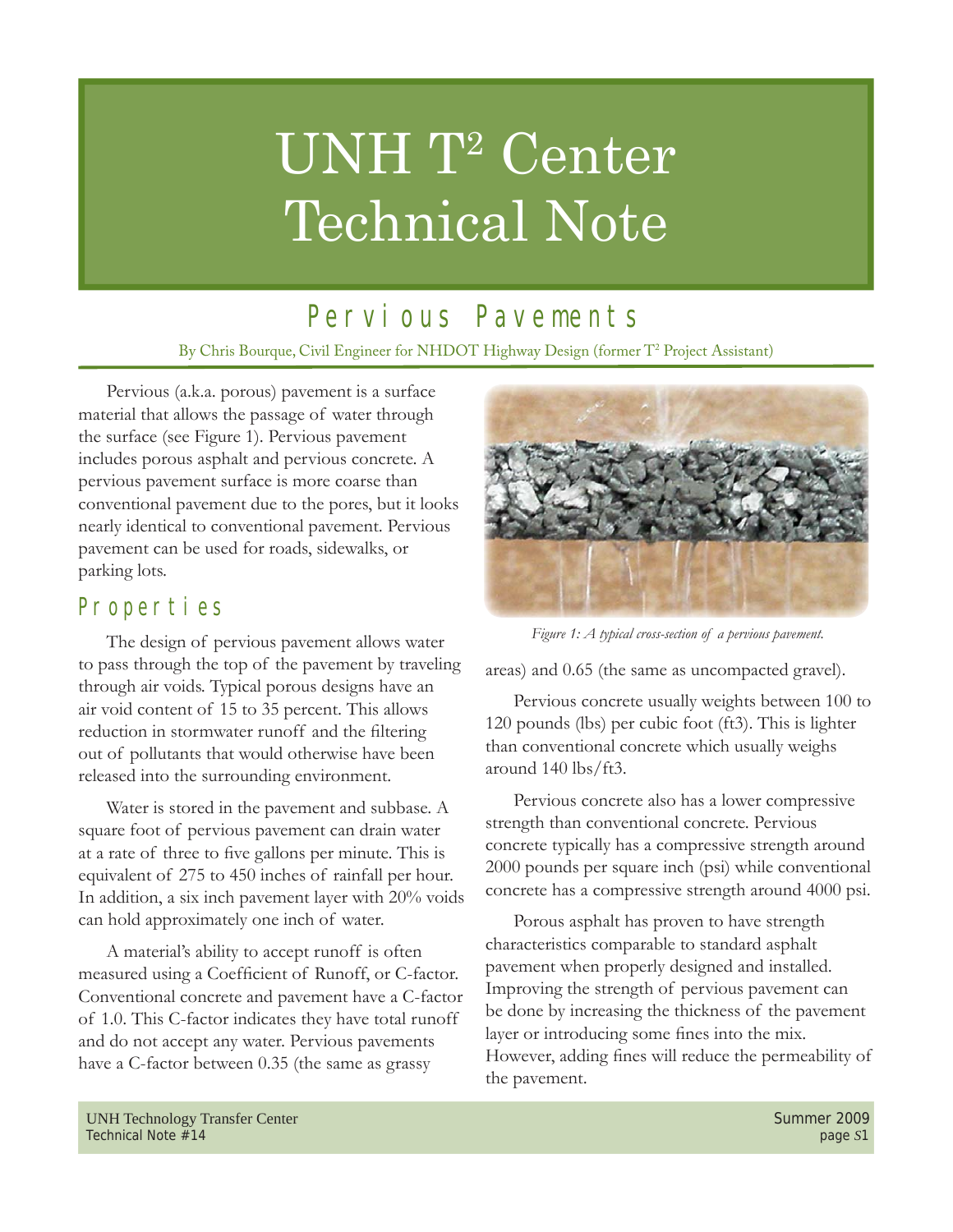### Design and Specification

Porous asphalt consists of coarse aggregate that is "open-graded", or has little to no fines, and bonded with asphalt cement (see Figure 2). Using an open-graded aggregate leaves interconnected voids through which water can flow.

Pervious concrete consists of open-graded aggregates bonded with portland cement and water. Typical aggregates used for porous asphalt and pervious concrete conform to ASTM C33 #67 and #89.



*Figure 2: Open Graded. v. Well Graded aggregate*

A thickness of four inches is typical for lowtraffic parking lots. However, you should design the pavement thickness to meet the structural requirements of the site.

Pervious pavements require a special subbase. A stone reservoir is necessary to collect and store runoff while it drains into the soil (see Figure 3). Design the thickness of this reservoir according to the required drainage necessary for the site.



Specify the stone reservoir materials to conform to AASHTO #3, AASHTO #5, or equivalent. Install a filter course of one half inch gravel both above and below the reservoir. This prevents material such as sand, salt, or pine needles from clogging the reservoir (see figure 4).

Specify filter course materials to conform to AASHTO #57 or equivalent. Also install a nonwoven geotextile between the bottom filter course and the existing soil to further prevent fines from entering the subbase. The existing soil beneath the subbase should have a drainage rate of no less than 0.27 inch per hour or enough to drain the design storm event within 24 hours (whichever is greater).

Consult the *National Asphalt Pavement Association Design, Construction, and Maintenance Guide for Porous Asphalt Pavements, Information Series 131 (2003)* for more information on specification and design.

| Standard     |  |                              |             |
|--------------|--|------------------------------|-------------|
| Stone Size   |  | #67                          | #89         |
| Min to       |  | No. 4                        | No. 16      |
| Max          |  | to $3/4$ in                  | to $3/8$ in |
| Sieve        |  |                              |             |
| Size         |  | Percentage by Weight Passing |             |
| $2 - 1/2$ in |  |                              |             |
| $2$ in       |  |                              |             |
| $1 - 1/2$ in |  |                              |             |
| $1$ in       |  | 100                          |             |
| $3/4$ in     |  | 90-100                       |             |
| $1/2$ in     |  |                              | 100         |
| $3/8$ in     |  | 20-55                        | 90-100      |
| No. 4        |  | $0 - 10$                     | 20-55       |
| No. 8        |  | $0 - 5$                      | $5 - 30$    |
| No. 16       |  |                              | $0 - 10$    |
| No. 50       |  |                              | 0-5         |

*Figure 3: A stone reservoir. Figure 4: A chart of particle size and percentage passing through.*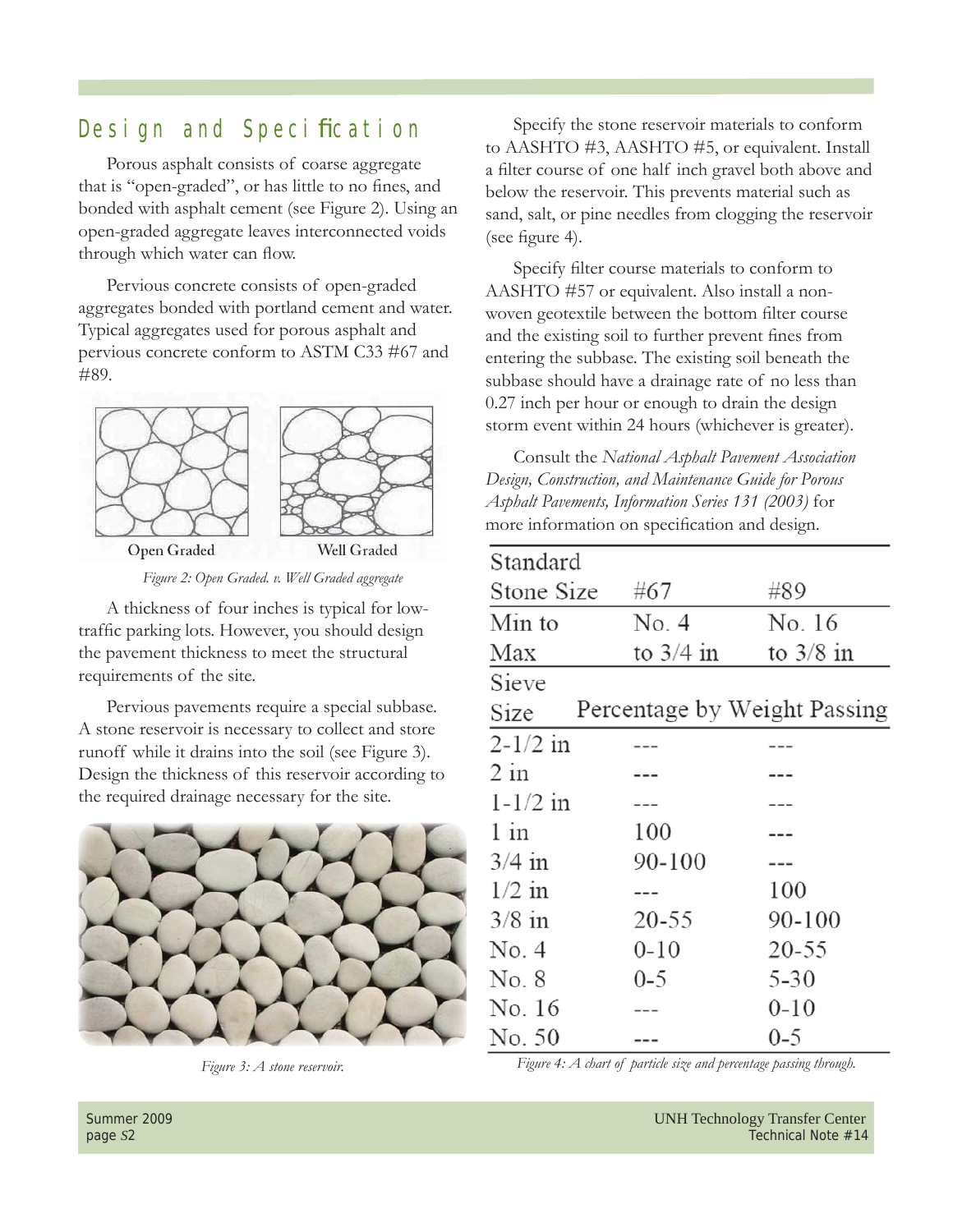### Applications

Use pervious pavements in low traffic areas with minimal heavy vehicle traffic. Do not use pervious pavements on truck routes or in high traffic volume locations.

Prevent freeze-thaw damage with proper design and maintenance. The pavement must be fully saturated for water to freeze and create pressures that crack the pavement. If the pervious pavement is designed properly and not clogged, then it should never become fully saturated.

Typical applications of pervious pavement include:

- Driveways, low-traffic roads, fire lanes, and emergency access roads
- Parking areas, especially over-flow parking and those associated with office buildings, shopping centers and recreational facilities
- Sidewalks
- Road shoulders and vehicle cross-overs on divided highways
- Boat launching ramps
- Pool decks and patios

#### Design Considerations

- **1. Pretreatment.** In porous pavement designs, the pavement itself acts as pretreatment to the stone reservoir below. Sweep the surface regularly to maintain a clean surface and prevent clogging. Design the landscaping and drainage around the site to prevent the flow of materials into the pavement.
- **2.** Flow. Water will filter through the pavement surface, then into the stone reservoir, and then eventually into the ground. The geotextile liner and sand layer below the stone reservoir distributes the water evenly to the subsurface and maintains a flat base.

Designs may also require a means to handle stormwater overflow to the storm drain system. If this is the case, install perforated piping just below the pavement surface to route overflow water from the reservoir to the storm drain system.

**3. Maintenance.** Create a maintenance plan that includes specific guidance on how to conduct routine maintenance, a maintenance schedule, and how to repave the surface. Identify pervious pavement areas with signs.

Acceptable routine maintenance practices to prevent clogging include vacuum sweeping, power scrubbing, and power washing. Complete these three to four times per year. Also, inspect pervious pavement surfaces at least annually for damage.

- **4. Landscaping.** For porous pavement, the most important landscaping feature is a fully stabilized upland drainage system. Reducing sediment loads on to the pavement can help prevent clogging. Mow upland vegetation and seed bare areas to stabilize soils and catch sediments.
- **5. Construction.** Quality control during construction is crucial to a long pavement life. Consider air void structure and unit weight characteristics when deciding on pavement. Prevent sealing voids so water can drain through to achieve the correct surface texture. Do not use trowels, seal the surface, or leave roller marks. Compact pavement surfaces with one to two passes of a compaction roller. Do not overcompact the pavement surface. This will compress the air voids in the pavement and prevent water infiltration.

#### Cost Considerations

Porous pavement is initially more expensive than traditional asphalt. While traditional asphalt and concrete costs between \$0.50 to \$3.00 per square foot (ft2), porous pavement can range from \$2 to \$8 per ft2, depending on the design. However, porous pavement may eliminate or reduce the need for land intensive BMPs, such as dry extended detention